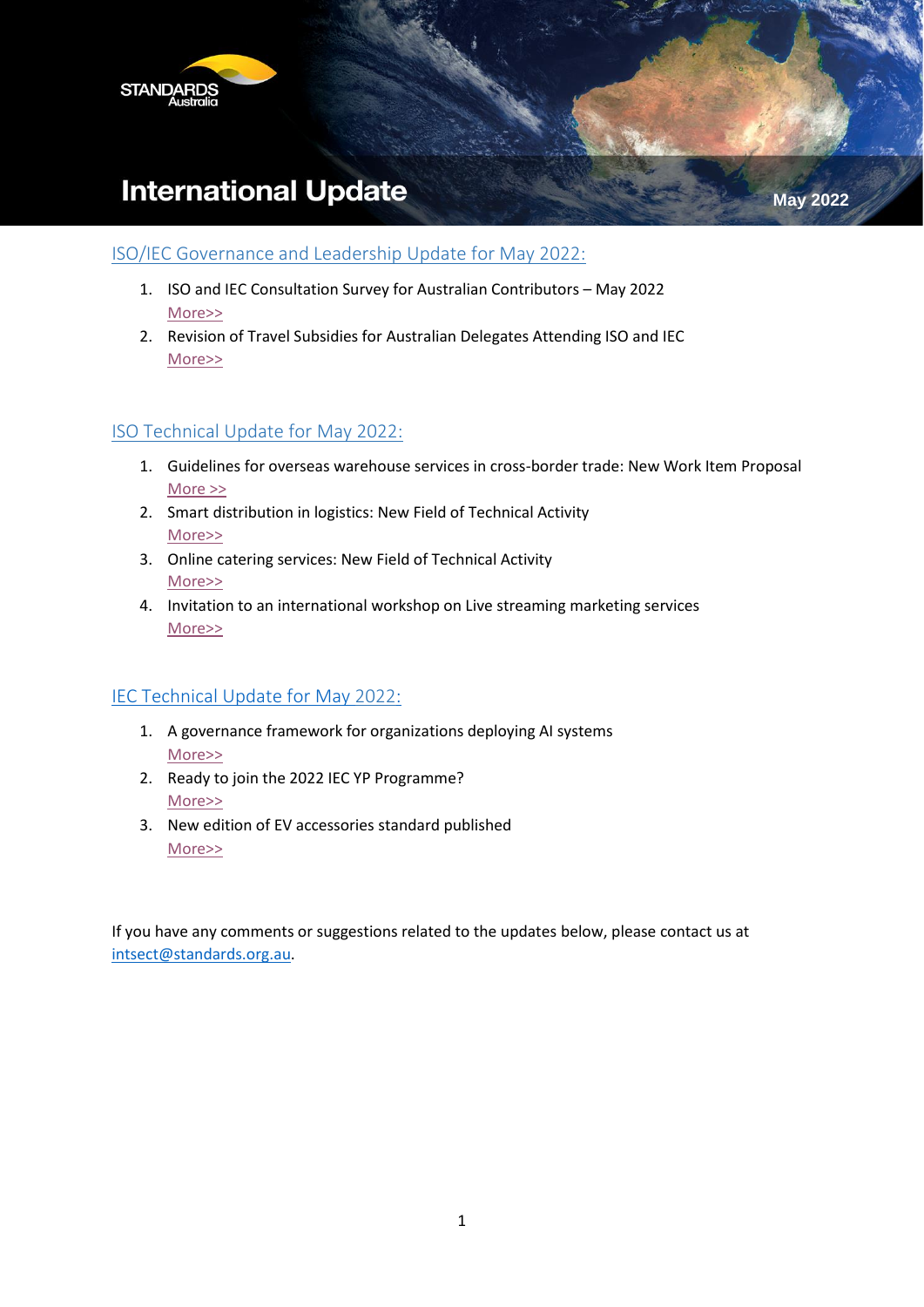## ISO/IEC Governance and Leadership

Australia holds positions on several key international governance groups, including **ISO's Technical Management Board** (TMB) and **IEC's Standardization Management Board** (SMB), **Conformity Assessment Board** (CAB) and **Council Board** (CB). These positions give Australia a voice on the policy, operational and strategic direction of ISO and IEC. Recent developments include:

## <span id="page-1-0"></span>1. ISO and IEC Consultation Survey for Australian Contributors – May 2022

On 4 May 2022, Standards Australia hosted an online consultation session for all Australian contributors to ISO and IEC. The session provided an opportunity to learn more about Australia's priorities and engagement in ISO and IEC, as well as to answer to contributors' questions.

We invite all attendees to share feedback through the post-event survey.

Click [here](https://standards.syd1.qualtrics.com/jfe/form/SV_bdfrwSjOh1qAJo2) to complete the survey.

## <span id="page-1-1"></span>2. Revision of Travel Subsidies for Australian Delegates Attending ISO and IEC **Meetings**

Every year around 600 delegates represent Australian mirror committees at ISO and IEC international technical committee and working group meetings. Prior to the COVID-19 pandemic approximately two-thirds of these delegates are provided a subsidy to assist with their costs in attending the meeting. The subsidies are provided by the Department of Industry, Science, Energy and Resources (DISER), as part of the Support for Industry Services Organisation (SISO) Programme and are administered by Standards Australia.

For Australia to actively participate and therefore influence the direction and content of standards in a given area, attendance at meetings is vitally important. A set amount of funding is allocated to delegates based on location of the meeting, the number of days attending and the numbers of Australian delegates attending. A review of the subsidies was timely as the last review was completed in 2017 and the global COVID-19 pandemic has had an effect on travel costs.

As a result of the review modifications have been made to the subsidy levels and will come into effect for travel occurring after 1 May 2022. The new amounts are set out in the Guide to [nomination and funding application process for international meetings](https://www.standards.org.au/getmedia/6492bd52-eb7f-45f4-aaa7-6a559d6076a1/Guide-to-nomination-and-funding-application-process-for-international-meetings.pdf.aspx) (GU 509). There will also be an additional provision of subsidy to assist with pre-travel COVID testing costs. As travel costs are likely to fluctuate over the coming year a further review will be undertaken of the subsidies at the end of 2022.

For more information please contact the International team [international.participation@standards.org.au.](mailto:international.participation@standards.org.au)

If you have any comments or suggestions related to the update above, please contact us at [intsect@standards.org.au.](mailto:intsect@standards.org.au)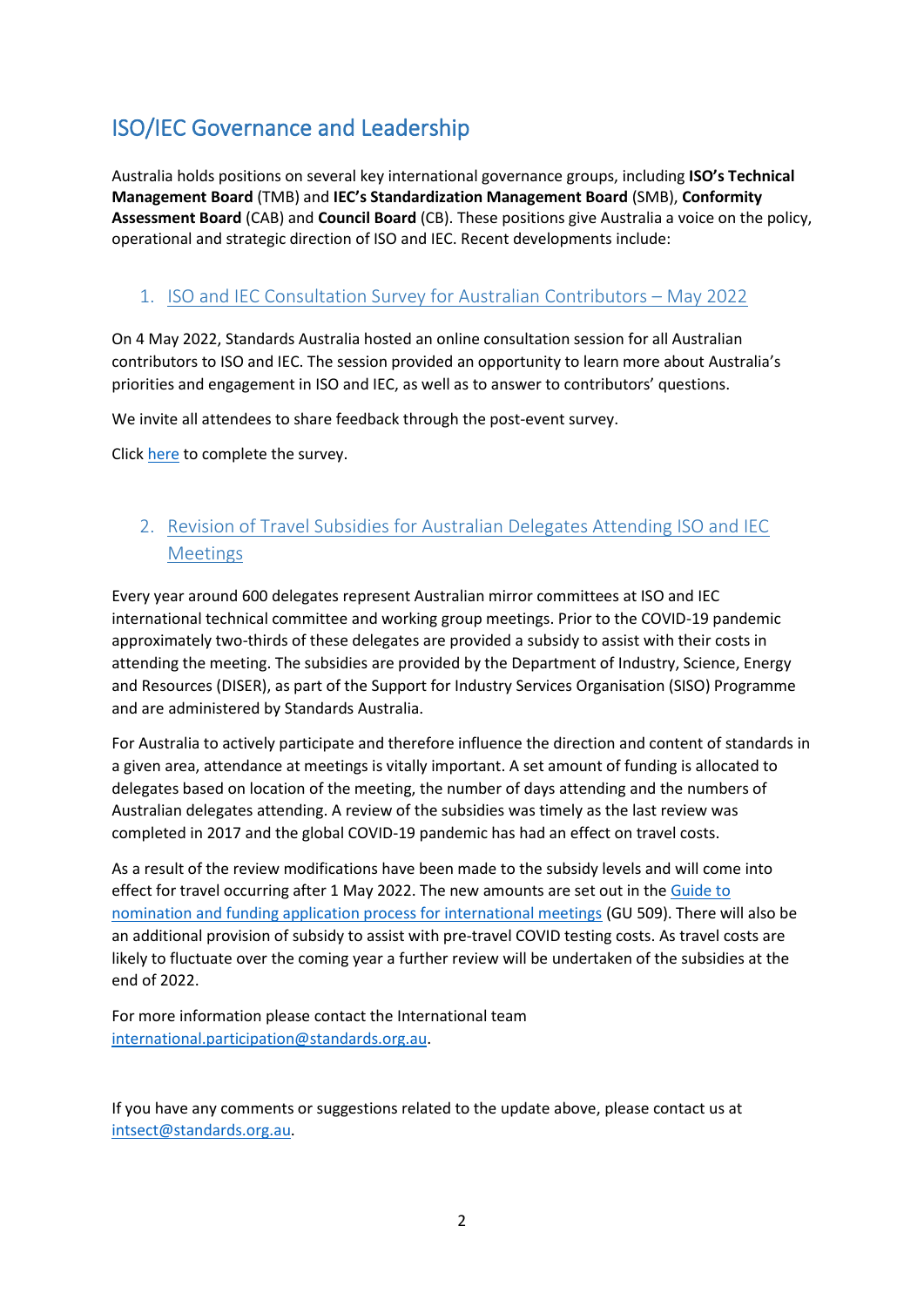## ISO Technical Update

## <span id="page-2-0"></span>1. Guidelines for overseas warehouse services in cross-border trade: New Work Item Proposal

A proposal for a new work item on *Guidelines for overseas warehouse services in cross-border trade* has been submitted by SAC (China). Standards Australia invites stakeholders to share their views on the proposal to help inform the Australian position (feedback is requested **by 1 June 2022**).

The proposal specifies the key elements in providing overseas warehouse services in cross border trade. It specifies the services offered by overseas warehouses, and highlights specific functions including the general principles, service provisions, service processes, service guarantee, service quality, evaluation, and improvements.

The proposal applies to overseas warehouse service providers and other related parties. This will guide overseas warehouse service providers on the safe and compliant overseas warehouse services. The proposal does not apply to the fields that are covered by the scope of ISO/TC 315 cold chain logistics.

To provide feedback or learn more about the proposal, please contact us at [intsect@standards.org.au.](mailto:intsect@standards.org.au)

## <span id="page-2-1"></span>2. Smart distribution in logistics: New Field of Technical Activity

A proposal for a new field of technical activity and to establish a new ISO Technical Committee on *Smart distribution in logistics* has been submitted by SAC (China). Standards Australia invites stakeholders to share their views on the proposal to help inform the Australian position (feedback is requested **by 1 July 2022**).

The scope of the proposed new technical committee is to standardise services, techniques application and management in the field of distribution in logistics, specifically including the process of distributing goods from manufacturer or distributor to regional hub, distribution centres, and ultimately to businesses such as urban retailers, and to improve the quality, safety and efficiency of distribution operations, and to enhance the stability, flexibility and sustainability of distribution in logistics.

The scope will include, but is not limited to:

- Development of general requirement, framework, metrics, guidance, performance indicator, evaluation for smart distribution in logistics, etc.
- Provision of service assurance for smart distribution in logistics (e.g. smart operation of distribution centre, freight fleet management, education and training for operators, etc.)
- Operation, service and synergy optimization of distribution in logistics (e.g. order processing, cargo consolidation, sorting, picking, storage, repackaging and protective handling, loading, unloading, capacity allocation, shipping, distribution, other customized services, etc.)

The proposal does not apply to the fields that are covered by the scope of:

• ISO/TC 22 Road vehicles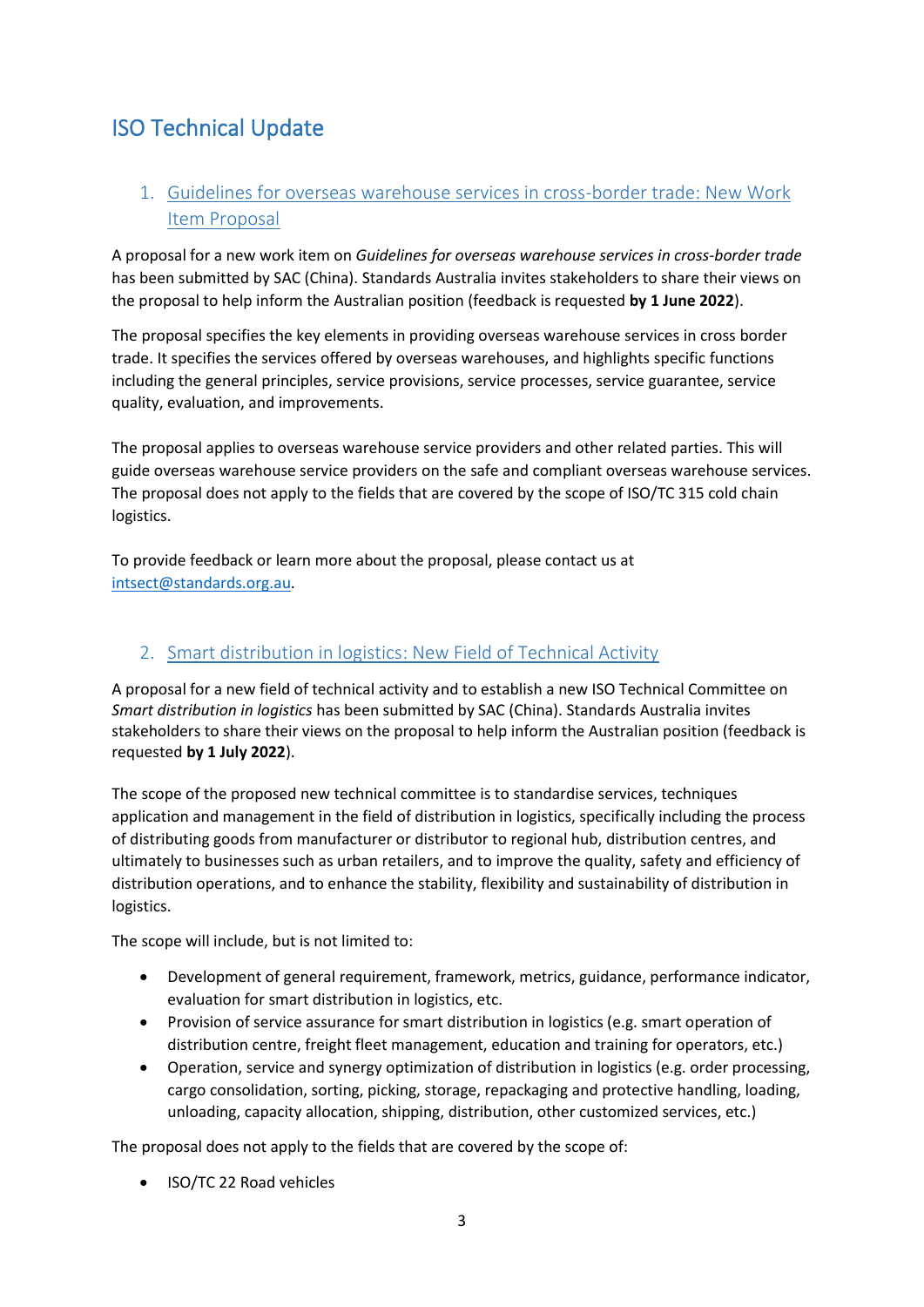- ISO/TC 34 Food products
- ISO/TC122 Packaging
- ISO/TC 204 Intelligent transport systems
- ISO/TC 268 Sustainable cities and communities
- ISO/TC 315 Cold chain logistics
- ISO/TC 321 Transaction assurance in E-commerce

To provide feedback or learn more about the proposal, please contact us at [intsect@standards.org.au.](mailto:intsect@standards.org.au)

### <span id="page-3-0"></span>3. Online catering services: New Field of Technical Activity

A proposal for a new field of technical activity and to establish a new ISO Technical Committee on *Online catering services,* has been submitted by SAC (China). Standards Australia invites stakeholders to share their views on the proposal to help inform the Australian position (feedback is requested **by 6 July 2022**).

The scope of the proposal is focused on Standardisation in the field of online catering services. The scope will include, but is not limited to:

- Vocabulary, principles, and framework of online catering service
- Guidelines for service of online catering service providers, including physical restaurants, virtual kitchens/virtual restaurants
- Contents and methods of meal display and information description on online catering service website/App, and accessible online ordering
- Operation management of online catering service providers, including purchasing and inventory, marketing
- Monitoring, evaluation, and improvement of service

The proposal does not apply to the fields that are covered by the scope of:

- ISO/TC 34/SC 17 (food safety management)
- ISO/TC 122 (Packaging)
- ISO/TC 228/WG 16 (Tourism and related services Restaurants)
- ISO/TC 268/SC 2(Sustainable cities and communities Sustainable mobility and transportation)
- ISO/TC 290 (Online reputation)
- ISO/TC 315 (Cold chain logistics)
- ISO/TC 326 (Machinery intended for use with foodstuffs)

To provide feedback or learn more about the proposal, please contact us at [intsect@standards.org.au.](mailto:intsect@standards.org.au)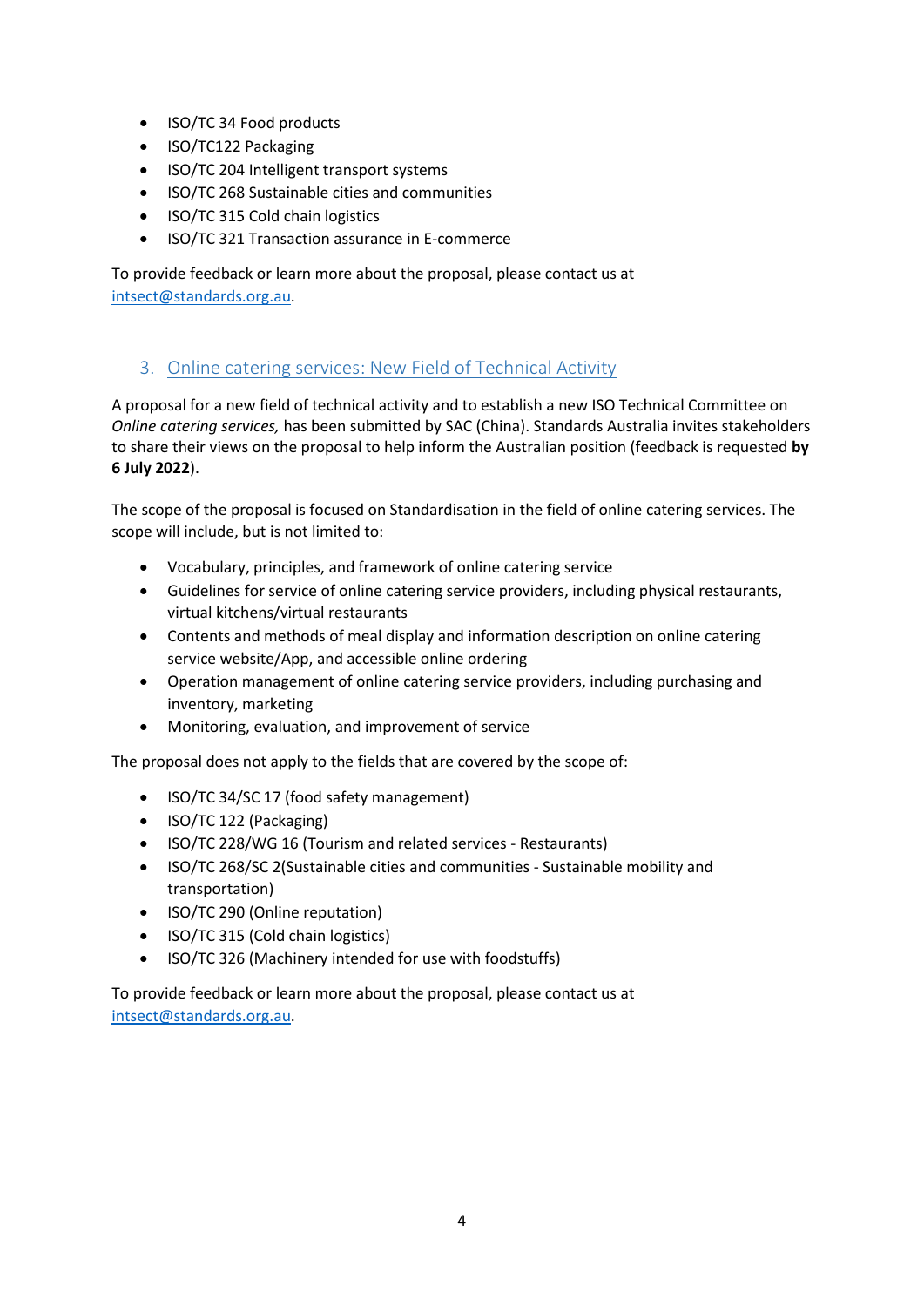#### <span id="page-4-0"></span>4. Invitation to an international workshop on Live streaming marketing services

The National Standards Body from China has issued an invitation for stakeholders to participate in an international workshop on live streaming marketing service, to be held virtually in June.

The aim of the project is to develop a[n International Workshop Agreement \(IWA\)](https://www.iso.org/deliverables-all.html#IWA) by refining the practice of live marketing companies on a global scale. The IWA will meet the growing consumer demand, help companies use live streaming as a marketing tool to facilitate online business, as well as provide suggestions for companies to collect or recruit live streaming marketing talents. Hence, the workshops and the IWA formed through the process will help the live streaming marketing industry to develop more sustainably.

For further information please contact [international.participation@standards.org.au.](mailto:international.participation@standards.org.au)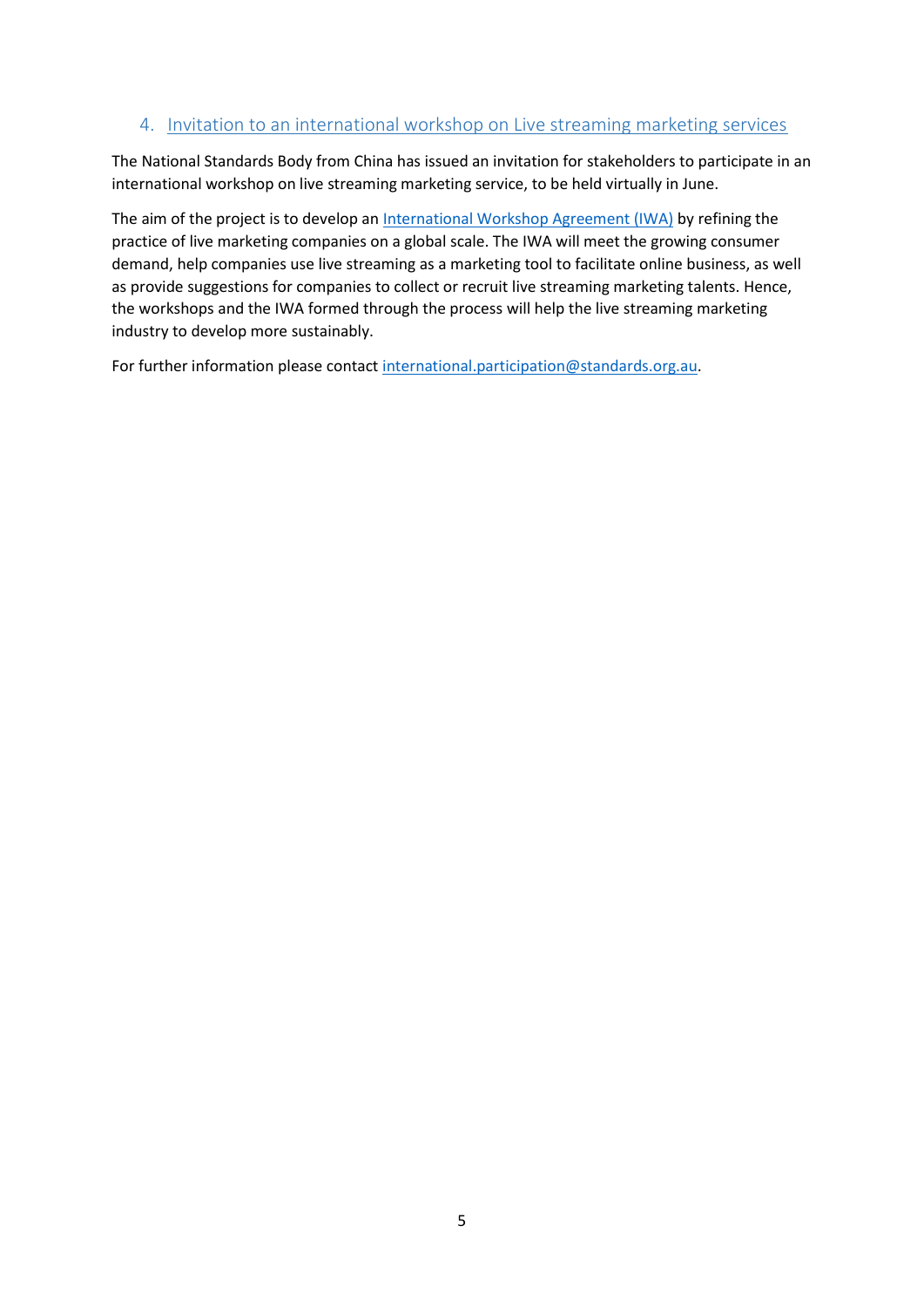## IEC Technical Update

## <span id="page-5-0"></span>1. A governance framework for organizations deploying AI systems

Establishing a governance framework for artificial intelligence is essential for any organization that uses AI in its daily business. It is a boardroom-level responsibility, limited not only to ensuring the effective use of AI, but also encompassing risk management, regulatory compliance, and ethical usage.

A new international standard, **ISO/IEC 38507**, provides guidance for the governing bodies of organizations that are either using or considering the use of AI. ISO/IEC 38507 will help organizations to adapt their existing governance and organizational policies for the use of AI. It offers guidance on defining responsibilities and assigning accountability.

ISO/IEC 38507 is the first port of call for any organization planning to deploy AI to further realize the benefits of digital transformation. ISO/IEC 38507 is developed by ISO/IEC JTC 1/SC 42, where Australia is a P-member.

Read more [here.](https://www.iec.ch/blog/governance-framework-organizations-deploying-ai-systems)

## <span id="page-5-1"></span>2. Ready to join the 2022 IEC YP Programme?

Preparations are underway for the upcomin[g IEC Young Professionals \(YP\) workshop](https://www.iec.ch/yps/yp-workshop) taking place from 31 October to 4 November in San Francisco, USA. The YP workshop, which is organized alongside the IEC General Meeting, will welcome a new group of professionals into the YP Programme as well as into the larger IEC community.

Through the IEC YP workshop, participants will experience the IEC in action. Young Professionals will be introduced into the field of international standardization and conformity assessment where they will network with experts who help shape the rules and best practices governing the safety, performance, and reliability of technology.

Australia has a strong history in the YP programme and has sent Young Professionals to participate every year since its launch, about 10 years ago – many of our past YPs have gone on to become IEC Chairs, and hold governance positions in the IEC.

Applications for the 2022 IEC Young Professionals Programme can be submitted to Standards Australia. For more information, see our [website.](https://www.standards.org.au/nextgen)

Read more [here.](https://www.iec.ch/blog/ready-join-2022-iec-yp-programme)

### <span id="page-5-2"></span>3. New edition of EV accessories standard published

The sale of electric vehicles is booming. According to [Statista,](https://www.statista.com/statistics/665774/global-sales-of-plug-in-light-vehicles/) with nearly 7 million EVs sold in 2021, sales have doubled compared with the previous year. In Europe, electric vehicles outsold diesel cars [in December](https://www.nytimes.com/2022/02/08/business/energy-environment/electric-cars-vehicles.html#:~:text=While%20electric%20vehicles%20still%20account,of%20battery%2Dpowered%20cars%20became) for the first time. In 18 countries, more than 20% of new cars sold were electric.

To help ensure that electric vehicles operate and connect safely to the electricity grid, IEC Standards are needed. The standards developed in the [IEC 62196 series,](https://webstore.iec.ch/searchform&q=62196*) specify the requirements for plugs, socket-outlets, vehicle connectors, vehicle inlets to interface between the EV and the EV charging